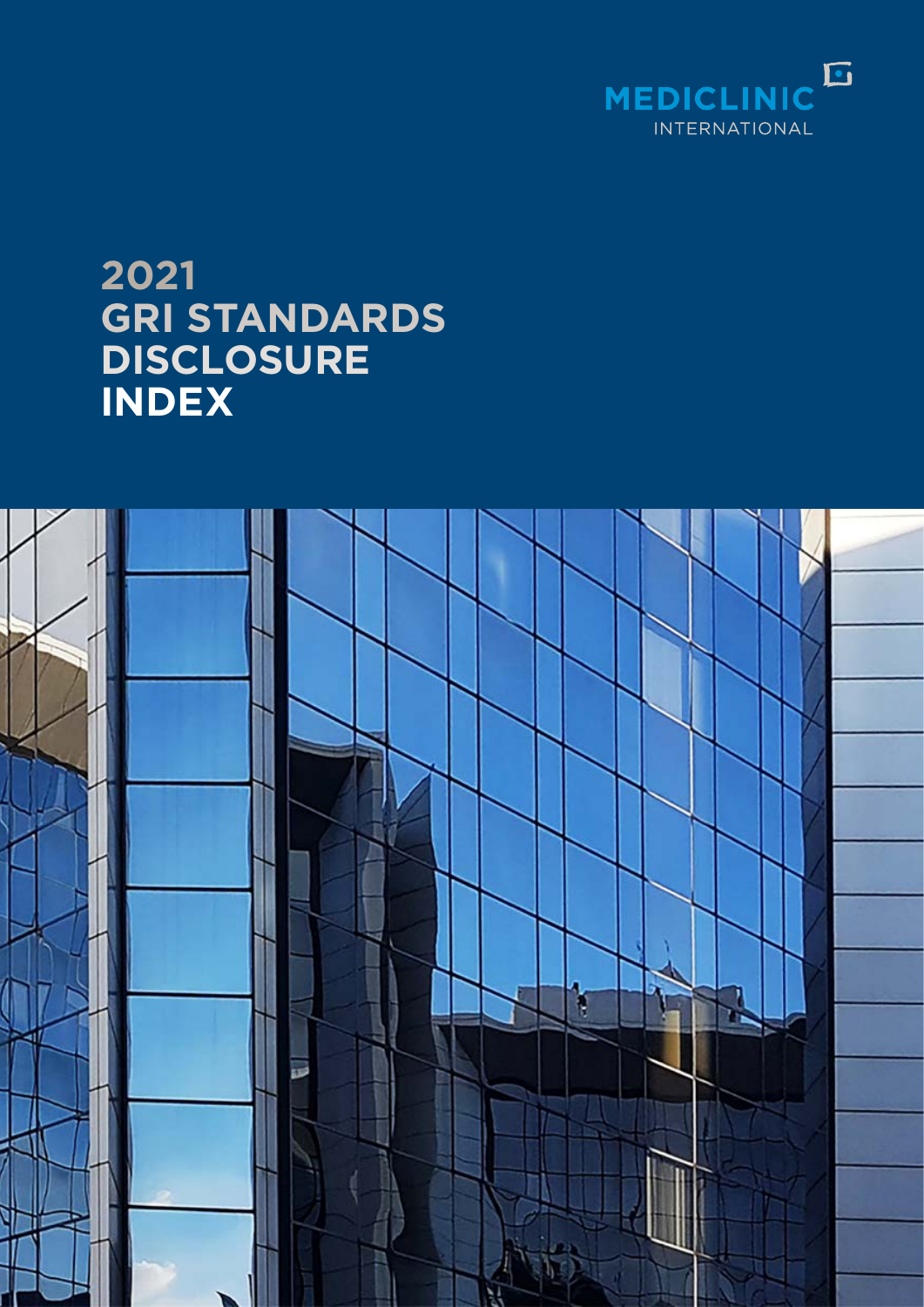## **GRI STANDARDS DISCLOSURE INDEX**

This disclosure index ('**GRI Index**') identifies the location of the general and specific standard disclosures required by the Sustainability Reporting Standards developed by the Global Reporting Initiative ('**GRI Standards**'). The 2021 Sustainable Development Report has been prepared in accordance with the GRI Standards: Core option.

The references included in this GRI Index [refer mainly to sections of the Company's](https://annualreport.mediclinic.com) 2021 Annual Report, relating to [the financial year ended 31 March 2021, and the](https://annualreport.mediclinic.com) 2021 Sustainable Development Report, relating to the calendar year [ended 31 December 2020, and published on the Company's website at annualreport.mediclinic.com.](https://annualreport.mediclinic.com) 

[Although many of the GRI Standards' disclosures have been reported on by the Company, this GRI Index includes](https://annualreport.mediclinic.com)  [the Group's general standard disclosures and the material-specific standard disclosures, based on the Company's](https://annualreport.mediclinic.com)  [materiality assessment referred to on page 9 of the](https://annualreport.mediclinic.com) 2021 Sustainable Development Report.

[Reference to the assurance of the various aspects is not included in this GRI Index. Please refer to pages 68–69 of](https://annualreport.mediclinic.com)  the 2021 Sustainable Development Report explaining the Group's independent assurance, as referred to in the index next to *[GRI Standard 102-56 \(External assurance\)](https://annualreport.mediclinic.com)*.

| <b>GRI Standard</b><br>disclosure<br>reference                                          | Description                                                                                                                                                                           | Section of report                                                                                                                                                                       | Page<br>reference    |
|-----------------------------------------------------------------------------------------|---------------------------------------------------------------------------------------------------------------------------------------------------------------------------------------|-----------------------------------------------------------------------------------------------------------------------------------------------------------------------------------------|----------------------|
|                                                                                         | <b>GRI 102: GENERAL DISCLOSURES</b>                                                                                                                                                   |                                                                                                                                                                                         |                      |
| <b>ORGANISATIONAL PROFILE</b>                                                           |                                                                                                                                                                                       |                                                                                                                                                                                         |                      |
| $102 - 1$<br>$102 - 2$<br>$102 - 3$<br>$102 - 4$<br>$102 - 5$<br>$102 - 6$<br>$102 - 7$ | Name; Activities, brands, products<br>and services: Location of<br>headquarters; Location of<br>operations; Ownership and legal<br>form: Markets served: Scale of the<br>organisation | Annual Report:<br>• At a glance<br>• Business model                                                                                                                                     | 8<br>40              |
| $102 - 8$                                                                               | Information on employees and<br>other workers                                                                                                                                         | Annual Report:<br>• COVID-19 overview<br>• Strategy overview<br>· Sustainable development overview<br>Sustainable Development Report:<br>• Material issue 2: Building stakeholder trust | 12<br>32<br>60<br>34 |
| $102 - 9$                                                                               | A description of the organisation's<br>supply chain, including its main<br>elements as they relate to the<br>organisation's activities, primary<br>brands, products and services      | Sustainable Development Report:<br>• Material issue 2: Building stakeholder trust<br>(Optimised supply chain)                                                                           | 57                   |
| $102 - 10$                                                                              | Significant changes to the<br>organisation and its supply chain                                                                                                                       | Annual Report:<br>• Chair's Review<br>• Group Chief Executive Officer's Report                                                                                                          | $\overline{4}$<br>24 |
| $102 - 11$                                                                              | Precautionary principle or approach                                                                                                                                                   | Annual Report:<br>• Risk management report                                                                                                                                              | 96                   |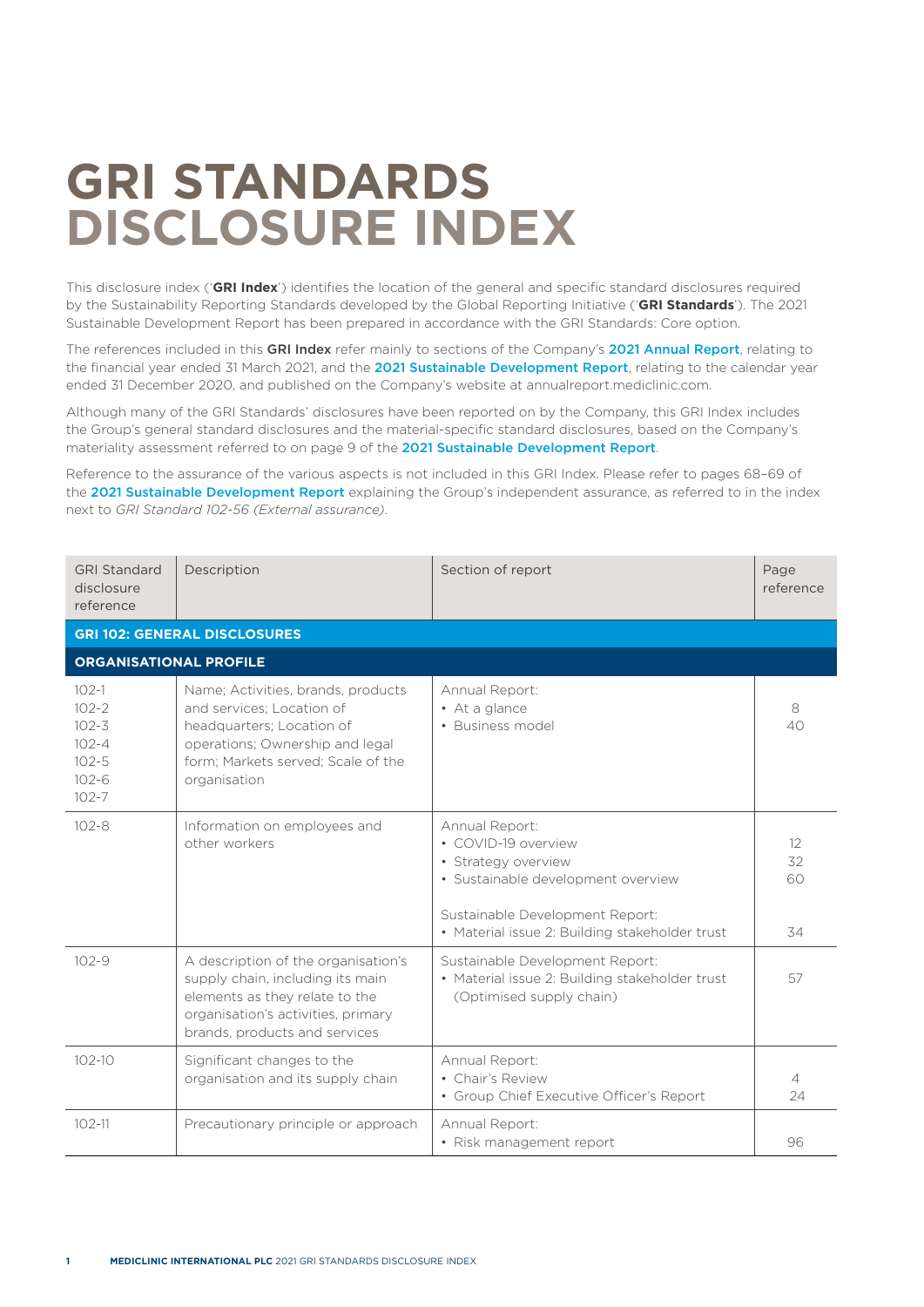| <b>GRI Standard</b><br>disclosure<br>reference | Description                                             | Section of report                                                                                                                                                                                                                                   | Page<br>reference                  |
|------------------------------------------------|---------------------------------------------------------|-----------------------------------------------------------------------------------------------------------------------------------------------------------------------------------------------------------------------------------------------------|------------------------------------|
|                                                | <b>GRI 102: GENERAL DISCLOSURES CONTINUED</b>           |                                                                                                                                                                                                                                                     |                                    |
|                                                | <b>ORGANISATIONAL PROFILE CONTINUED</b>                 |                                                                                                                                                                                                                                                     |                                    |
| $102 - 12$                                     | External initiatives                                    | Sustainable Development Report:<br>• Guidelines<br>• Independent assurance                                                                                                                                                                          | -1<br>68                           |
| $102 - 13$                                     | Membership of associations                              | Sustainable Development Report:<br>· Significant stakeholders (Industry<br>associations)                                                                                                                                                            | 20                                 |
| <b>STRATEGY</b>                                |                                                         |                                                                                                                                                                                                                                                     |                                    |
| $102 - 14$                                     | Statement from senior<br>decision-maker                 | Annual Report:<br>• Chair's Review<br>• Group Chief Executive Officer's Report                                                                                                                                                                      | 4<br>24                            |
|                                                |                                                         | Sustainable Development Report:<br>• Safeguarding the future<br>• For people and planet                                                                                                                                                             | 5<br>6                             |
| $102 - 15$                                     | Description of key impacts, risks<br>and opportunities  | Annual Report:<br>• Group Chief Executive Officer's Report<br>· Strategy overview<br>• Clinical services overview<br>• Risk management report<br>• Audit and Risk Committee Report<br>• Clinical Performance and Sustainability<br>Committee Report | 24<br>32<br>68<br>97<br>142<br>154 |
|                                                |                                                         | Sustainable Development Report:<br>• Materiality assessment<br>• ESG index                                                                                                                                                                          | 9<br>10                            |
| <b>ETHICS AND INTEGRITY</b>                    |                                                         |                                                                                                                                                                                                                                                     |                                    |
| $102 - 16$                                     | Values, principles, standards and<br>norms of behaviour | Annual Report:<br>• Corporate Governance Statement                                                                                                                                                                                                  | 116                                |
|                                                |                                                         | Sustainable Development Report:<br>• Material issue 3: Being an ethical and<br>responsible corporate citizen (Preventing<br>bribery and corruption)                                                                                                 | 64                                 |
| $102 - 17$                                     | Mechanisms for advice and concerns<br>about ethics      | Annual Report:<br>• Corporate Governance Statement<br>• Audit and Risk Committee Report                                                                                                                                                             | 116<br>142                         |
|                                                |                                                         | Sustainable Development Report:<br>• Material Issue 3: Being an ethical and<br>responsible corporate citizen (Preventing<br>bribery and corruption)                                                                                                 | 64                                 |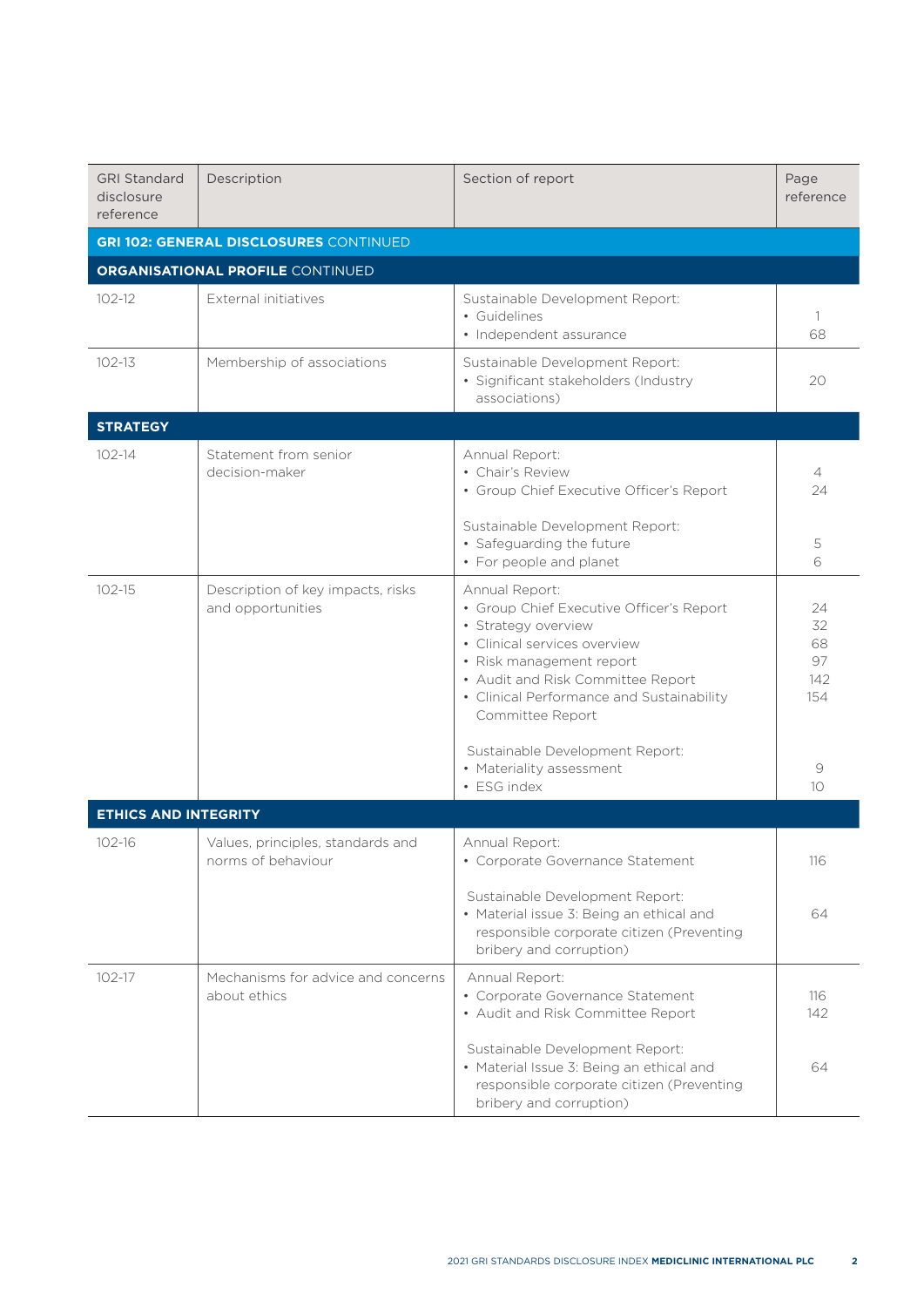| <b>GRI Standard</b><br>disclosure<br>reference | Description                                                                                                                                                                                                                                                                                                                                                                                                                                                                                                                                                                                                            | Section of report                                                                                                                                                                                                  | Page<br>reference            |
|------------------------------------------------|------------------------------------------------------------------------------------------------------------------------------------------------------------------------------------------------------------------------------------------------------------------------------------------------------------------------------------------------------------------------------------------------------------------------------------------------------------------------------------------------------------------------------------------------------------------------------------------------------------------------|--------------------------------------------------------------------------------------------------------------------------------------------------------------------------------------------------------------------|------------------------------|
|                                                | <b>GRI 102: GENERAL DISCLOSURES CONTINUED</b>                                                                                                                                                                                                                                                                                                                                                                                                                                                                                                                                                                          |                                                                                                                                                                                                                    |                              |
| <b>GOVERNANCE</b>                              |                                                                                                                                                                                                                                                                                                                                                                                                                                                                                                                                                                                                                        |                                                                                                                                                                                                                    |                              |
| $102 - 18$<br>102-19<br>102-20<br>$102 - 21$   | Governance structure of the<br>organisation, including any<br>committees responsible for<br>decisions on economic.                                                                                                                                                                                                                                                                                                                                                                                                                                                                                                     | Annual Report:<br>• Corporate Governance Statement                                                                                                                                                                 | 116                          |
| 102-22<br>$102 - 23$<br>102-24<br>$102 - 25$   | environmental and social impacts;<br>Process for delegating authority for<br>economic, environmental and social<br>topics; Executive-level person<br>responsible for economic,<br>environmental and social topics;<br>Process for consultation between<br>stakeholders and highest governing<br>body on economic, environmental<br>and social topics; Composition of<br>highest governance body and its<br>committees; Chair of the highest<br>governance body; Nomination<br>and selection process for highest<br>governance body; Processes of<br>highest governance body for<br>management of conflicts of interest | Sustainable Development Report:<br>• Sustaining effective and transparent<br>governance (Governance structures)                                                                                                    | 3,65                         |
| $102 - 26$                                     | Highest governance body's and<br>senior executives' role in the<br>development, approval, and<br>updating of the organisation's<br>purpose, value or mission<br>statements, strategies, policies<br>and goals related to economic,<br>environmental and social topics                                                                                                                                                                                                                                                                                                                                                  | Annual Report:<br>• Investment case<br>• Strategy overview<br>• Business model<br>• Corporate Governance Statement (Board<br>structure and roles)<br>• Clinical Performance and Sustainability<br>Committee Report | 10<br>32<br>40<br>118<br>154 |
|                                                |                                                                                                                                                                                                                                                                                                                                                                                                                                                                                                                                                                                                                        | Sustainable Development Report:<br>• Sustaining effective and transparent<br>governance (Management)                                                                                                               | 3,65                         |
| $102 - 27$<br>102-28                           | Measures taken to develop and<br>enhance the highest governance<br>body's collective knowledge of<br>economic, environmental and social                                                                                                                                                                                                                                                                                                                                                                                                                                                                                | Annual Report:<br>• Corporate Governance Statement<br>(Evaluation of the Board, committees<br>and Chair)                                                                                                           | 134                          |
|                                                | topics; Processes for evaluating<br>highest governance body's own<br>performance, particularly with                                                                                                                                                                                                                                                                                                                                                                                                                                                                                                                    | • Clinical Performance and Sustainability<br>Committee Report<br>• Nomination Committee Report                                                                                                                     | 154<br>163                   |
|                                                | regard to economic, environmental<br>and social topics                                                                                                                                                                                                                                                                                                                                                                                                                                                                                                                                                                 | (Evaluation of the composition, structure<br>and functioning of the Board)                                                                                                                                         |                              |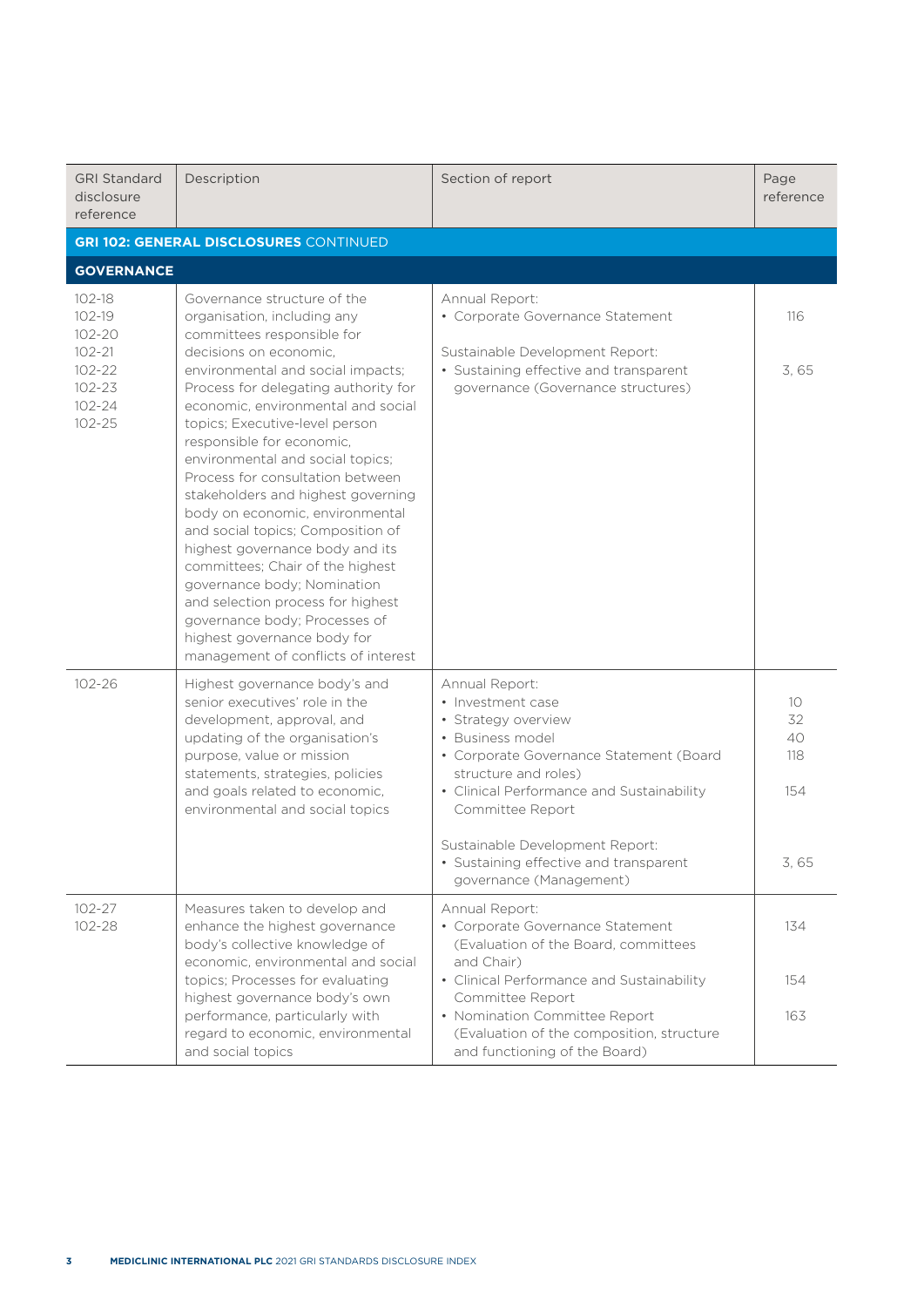| <b>GRI Standard</b><br>disclosure<br>reference       | Description                                                                                                                                                                                                                                                                                                                                                                                                                                                                                                                                                                                                               | Section of report                                                                                                                                                                       | Page<br>reference |
|------------------------------------------------------|---------------------------------------------------------------------------------------------------------------------------------------------------------------------------------------------------------------------------------------------------------------------------------------------------------------------------------------------------------------------------------------------------------------------------------------------------------------------------------------------------------------------------------------------------------------------------------------------------------------------------|-----------------------------------------------------------------------------------------------------------------------------------------------------------------------------------------|-------------------|
|                                                      | <b>GRI 102: GENERAL DISCLOSURES CONTINUED</b>                                                                                                                                                                                                                                                                                                                                                                                                                                                                                                                                                                             |                                                                                                                                                                                         |                   |
| <b>GOVERNANCE CONTINUED</b>                          |                                                                                                                                                                                                                                                                                                                                                                                                                                                                                                                                                                                                                           |                                                                                                                                                                                         |                   |
| 102-29<br>102-30<br>$102 - 31$                       | Highest governance body's role in<br>identification and management of<br>economic, environmental and social<br>impacts, risks and opportunities;<br>Review of the effectiveness of the<br>organisation's risk management<br>processes; Frequency of review of<br>impacts, risks and opportunities                                                                                                                                                                                                                                                                                                                         | Annual Report:<br>• Risk management report (Principal risks<br>and uncertainties)<br>• Audit and Risk Committee Report<br>• Clinical Performance and Sustainability<br>Committee Report | 97<br>142<br>154  |
| $102 - 32$                                           | Highest committee or position that<br>formally reviews and approves the<br>organisation's sustainability report<br>and ensures that all material topics<br>are covered                                                                                                                                                                                                                                                                                                                                                                                                                                                    | Annual Report:<br>• Clinical Performance and Sustainability<br>Committee Report<br>Sustainable Development Report:<br>· Governance structure                                            | 154<br>3          |
| $102 - 33$<br>102-34                                 | Process for communicating critical<br>concerns; Nature and total number<br>of critical concerns communicated<br>to the highest governing body                                                                                                                                                                                                                                                                                                                                                                                                                                                                             | Annual Report:<br>• Clinical Performance and Sustainability<br>Committee Report<br>Sustainable Development Report:<br>• Governance structure                                            | 154<br>3          |
| 102-35<br>102-36<br>$102 - 37$<br>102-38<br>102-39   | Remuneration policies and linkage<br>between performance criteria in<br>remuneration policies and highest<br>governance body's and senior<br>executives' economic, environmental<br>and social topics; Process for<br>determining remuneration; How<br>stakeholders' views are sought<br>and taken into account regarding<br>remuneration, including the results of<br>the voting on remuneration policies;<br>Ratio of annual total compensation<br>of highest paid individual to the<br>median annual total compensation<br>for all employees per country;<br>Percentage increase in annual total<br>compensation ratio | Annual Report:<br>• Remuneration Committee Report<br>Sustainable Development Report<br>• Material issue 2: Building stakeholder trust<br>(Remuneration, benefits and rewards)           | 164<br>43, 52     |
| $102 - 40$<br>$102 - 42$<br>$102 - 43$<br>$102 - 44$ | <b>STAKEHOLDER ENGAGEMENT</b><br>List of stakeholder groups engaged<br>by organisation; Basis for<br>identification and selection of<br>stakeholders with whom to engage;<br>Approaches to stakeholder                                                                                                                                                                                                                                                                                                                                                                                                                    | Annual Report<br>• Corporate Governance Statement<br>(Stakeholder interests and Board<br>engagement)                                                                                    | 127               |
|                                                      | engagement; Key topics and<br>concerns that have been raised<br>through stakeholder engagement<br>and how organisation responded                                                                                                                                                                                                                                                                                                                                                                                                                                                                                          | Sustainable Development Report:<br>· Significant stakeholders                                                                                                                           | 16                |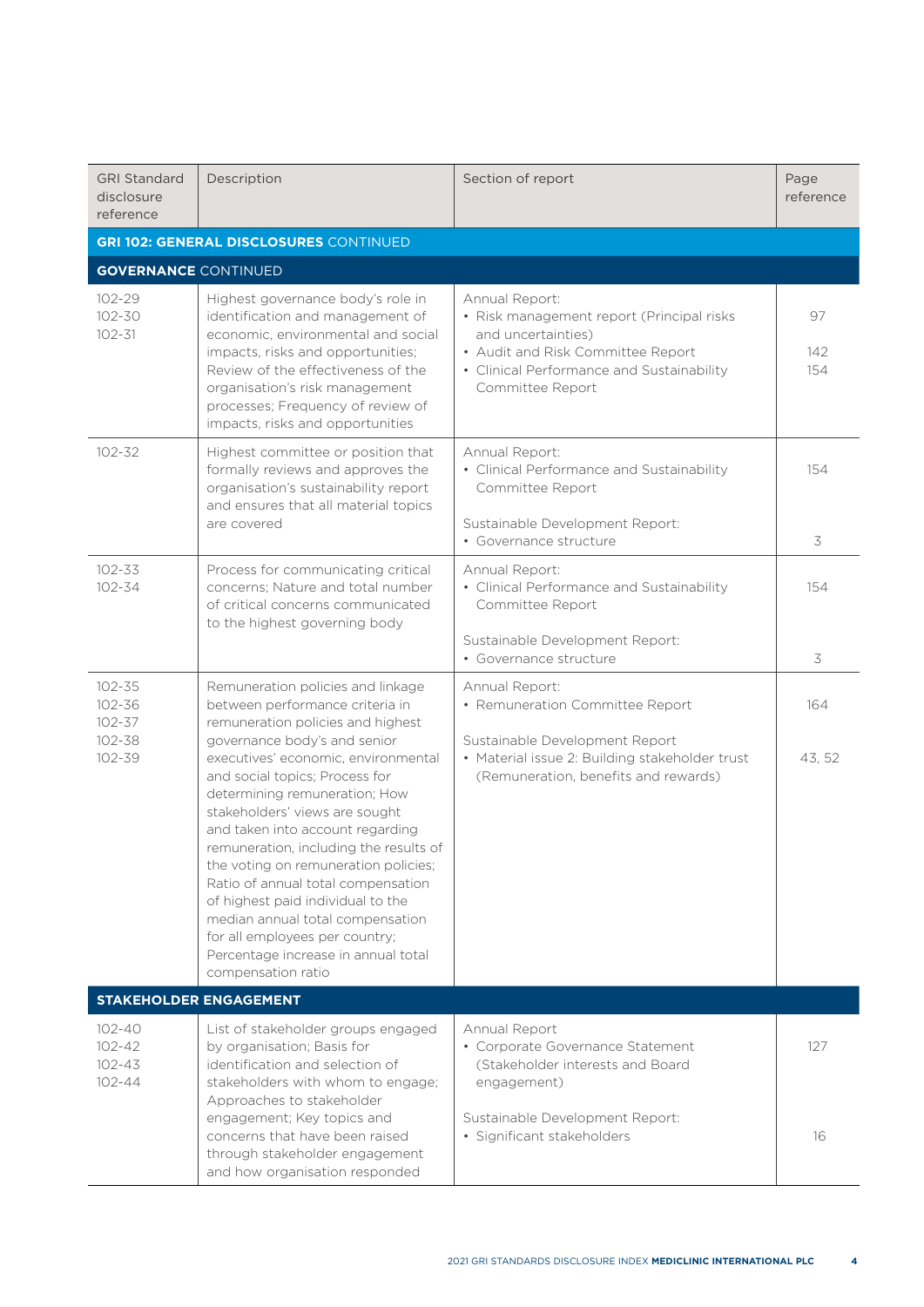| <b>GRI Standard</b><br>disclosure<br>reference                                                                                                           | Description                                                                                                                                                                                                                                                                                                                                                                                                                             | Section of report                                                                                                                                                     | Page<br>reference   |
|----------------------------------------------------------------------------------------------------------------------------------------------------------|-----------------------------------------------------------------------------------------------------------------------------------------------------------------------------------------------------------------------------------------------------------------------------------------------------------------------------------------------------------------------------------------------------------------------------------------|-----------------------------------------------------------------------------------------------------------------------------------------------------------------------|---------------------|
|                                                                                                                                                          | <b>GRI 102: GENERAL DISCLOSURES CONTINUED</b>                                                                                                                                                                                                                                                                                                                                                                                           |                                                                                                                                                                       |                     |
|                                                                                                                                                          | <b>STAKEHOLDER ENGAGEMENT CONTINUED</b>                                                                                                                                                                                                                                                                                                                                                                                                 |                                                                                                                                                                       |                     |
| $102 - 41$                                                                                                                                               | Collective bargaining agreements                                                                                                                                                                                                                                                                                                                                                                                                        | Sustainable Development Report:<br>• Material issue 2: Building stakeholder trust<br>(Labour relations)                                                               | 49                  |
| <b>REPORTING PRACTICE</b>                                                                                                                                |                                                                                                                                                                                                                                                                                                                                                                                                                                         |                                                                                                                                                                       |                     |
| $102 - 45$<br>$102 - 46$<br>$102 - 47$<br>$102 - 48$<br>$102 - 49$<br>$102 - 50$<br>$102 - 51$<br>$102 - 52$<br>$102 - 53$<br>102-54<br>102-55<br>102-56 | Entities included in the consolidated<br>financial statements; Defining report<br>content and topic boundaries; List<br>of material topics; Restatements of<br>information; Changes in reporting;<br>Reporting period; Date of most<br>recent report; Reporting cycle;<br>Contact point for questions<br>regarding the report; Claims of<br>reporting in accordance with the<br>GRI Standards; GRI content index;<br>External assurance | Annual Report:<br>• Report profile<br>Sustainable Development Report:<br>• About this report<br>• Governance structure<br>• Independent assurance                     | 3<br>-1<br>3<br>68  |
|                                                                                                                                                          | <b>GRI 103: MANAGEMENT APPROACH</b>                                                                                                                                                                                                                                                                                                                                                                                                     |                                                                                                                                                                       |                     |
| $103-1$                                                                                                                                                  | Explanation of the material topic<br>and its boundary                                                                                                                                                                                                                                                                                                                                                                                   | Sustainable Development Report<br>• Materiality assessment                                                                                                            | 9                   |
| $103 - 2$                                                                                                                                                | The management approach and its<br>components                                                                                                                                                                                                                                                                                                                                                                                           | Annual Report:<br>• Risk management report<br>Sustainable Development Report:<br>• Governance structure<br>• Materiality assessment                                   | 96<br>3<br>$\Theta$ |
| $103 - 3$                                                                                                                                                | Evaluation of the management<br>approach                                                                                                                                                                                                                                                                                                                                                                                                | Annual Report:<br>• Corporate Governance Statement<br>(Evaluation of the Board, committees<br>and Chair)<br>Sustainable Development Report:<br>• Governance structure | 134<br>3            |
|                                                                                                                                                          | <b>MATERIAL-SPECIFIC STANDARD DISCLOSURES</b>                                                                                                                                                                                                                                                                                                                                                                                           |                                                                                                                                                                       |                     |
|                                                                                                                                                          | <b>MATERIAL ISSUE 1: NEUTRALISING ENVIRONMENTAL IMPACT</b>                                                                                                                                                                                                                                                                                                                                                                              |                                                                                                                                                                       |                     |
| <b>Aspect: Emissions</b>                                                                                                                                 |                                                                                                                                                                                                                                                                                                                                                                                                                                         |                                                                                                                                                                       |                     |
| $305-1$<br>305-2<br>$305 - 3$                                                                                                                            | Direct greenhouse gas ('GHG')<br>emissions (scope 1); Indirect GHG<br>emissions (scope 2); Other indirect<br>GHG emissions (scope 3)                                                                                                                                                                                                                                                                                                    | Annual Report:<br>· Sustainable development overview<br>(Carbon emissions)                                                                                            | 56                  |
|                                                                                                                                                          |                                                                                                                                                                                                                                                                                                                                                                                                                                         | Sustainable Development Report:<br>• Material issue 1: Minimising environmental<br>impact (Carbon emissions)                                                          | $26 - 27, 72$       |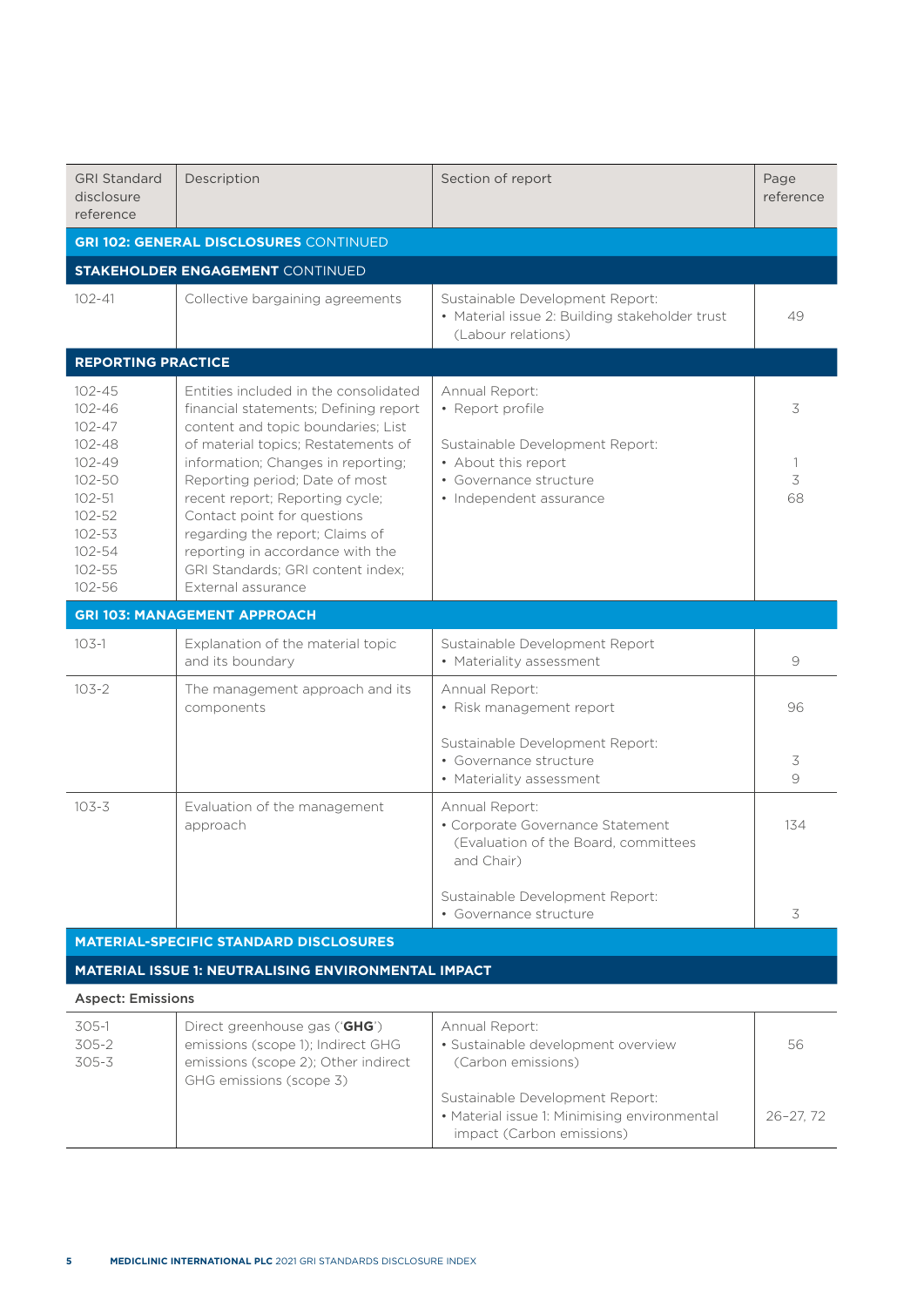| <b>GRI Standard</b><br>disclosure<br>reference | Description                                                                                                                                                                           | Section of report                                                                                            | Page<br>reference |
|------------------------------------------------|---------------------------------------------------------------------------------------------------------------------------------------------------------------------------------------|--------------------------------------------------------------------------------------------------------------|-------------------|
|                                                | <b>MATERIAL-SPECIFIC STANDARD DISCLOSURES CONTINUED</b>                                                                                                                               |                                                                                                              |                   |
|                                                | <b>MATERIAL ISSUE 1: NEUTRALISING ENVIRONMENTAL IMPACT CONTINUED</b>                                                                                                                  |                                                                                                              |                   |
|                                                | Aspect: Emissions (continued)                                                                                                                                                         |                                                                                                              |                   |
| $305 - 4$<br>$305 - 5$<br>305-6<br>305-7       | GHG emissions intensity; Reduction<br>of GHG emissions: Emissions of<br>ozone-depleting substances (ODS);<br>NO <sub>x</sub> , SO <sub>x</sub> and other significant air<br>emissions | Sustainable Development Report:<br>• Material issue 1: Minimising environmental<br>impact (Carbon emissions) | $26 - 27, 72$     |
| Aspect: Energy                                 |                                                                                                                                                                                       |                                                                                                              |                   |
| 302-1<br>$302 - 3$<br>$302 - 4$                | Energy consumption within the<br>organisation; Energy intensity;<br>Reduction of energy consumption                                                                                   | Annual Report:<br>· Sustainable development overview<br>(Energy usage)                                       | 57                |
|                                                |                                                                                                                                                                                       | Sustainable Development Report:<br>• Material issue 1: Minimising environmental<br>impact (Energy usage)     | 26, 28, 73        |
| Aspect: Water                                  |                                                                                                                                                                                       |                                                                                                              |                   |
| $303-1$<br>$303 - 2$<br>303-3                  | Total water withdrawal by source;<br>Water sources significantly affected<br>by withdrawal of water; Percentage<br>and total volume of water recycled                                 | Annual Report:<br>· Sustainable development overview (Using<br>and reusing water resources sustainably)      | 59                |
|                                                | and reused                                                                                                                                                                            | Sustainable Development Report:<br>• Material issue 1: Minimising environmental<br>impact (Water)            | 26, 32, 74        |
| <b>Aspect: Effluents and waste</b>             |                                                                                                                                                                                       |                                                                                                              |                   |
| 306-1<br>306-2<br>306-3<br>306-4               | Total water discharge by quality<br>and destination; Waste by type and<br>disposal method; Significant spills;<br>Transport of hazardous waste; Water                                 | Annual Report:<br>· Sustainable development overview<br>(Having zero waste to landfill)                      | 58                |
| 306-5                                          | bodies affected by water discharges<br>and/or runoff                                                                                                                                  | Sustainable Development Report:<br>• Material issue 1: Minimising environmental<br>impact (Waste)            | 26, 31, 74        |
| <b>Aspect: Compliance</b>                      |                                                                                                                                                                                       |                                                                                                              |                   |
| 307-1                                          | Monetary value of fines and number<br>of non-monetary sanctions for<br>non-compliance with environmental<br>laws and regulations                                                      | Annual Report:<br>· Sustainable development overview<br>(Conserve)                                           | 55                |
|                                                |                                                                                                                                                                                       | Sustainable Development Report:<br>• Material issue 1: Minimising environmental<br>impact                    | 26                |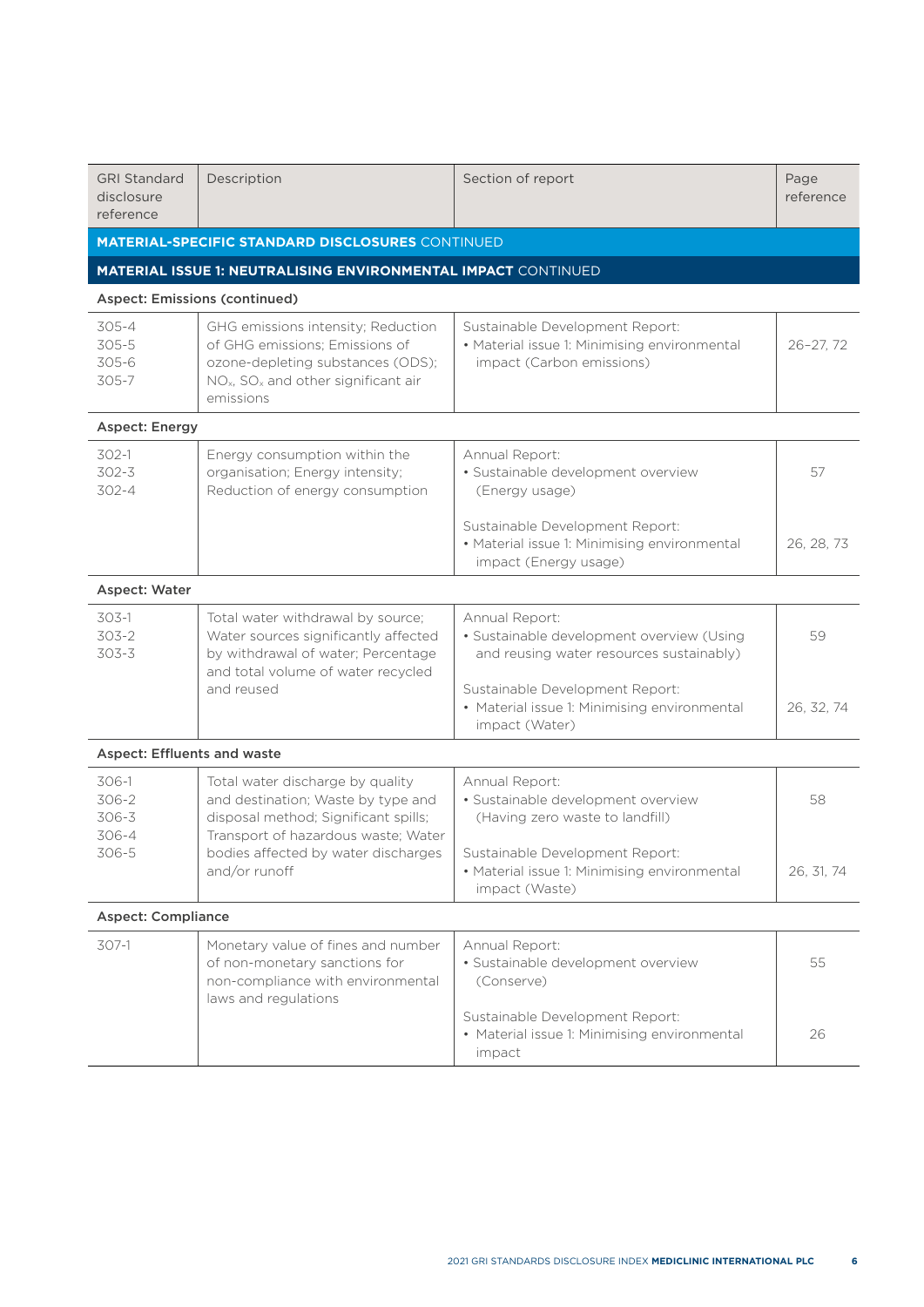| <b>GRI Standard</b><br>disclosure<br>reference | Description                                                                                                                                                                                                                                                                                          | Section of report                                                                                                                                                                                                                         | Page<br>reference |
|------------------------------------------------|------------------------------------------------------------------------------------------------------------------------------------------------------------------------------------------------------------------------------------------------------------------------------------------------------|-------------------------------------------------------------------------------------------------------------------------------------------------------------------------------------------------------------------------------------------|-------------------|
|                                                | <b>MATERIAL-SPECIFIC STANDARD DISCLOSURES CONTINUED</b>                                                                                                                                                                                                                                              |                                                                                                                                                                                                                                           |                   |
|                                                | MATERIAL ISSUE 2: BUILDING STAKEHOLDER TRUST                                                                                                                                                                                                                                                         |                                                                                                                                                                                                                                           |                   |
|                                                | Aspect: Diversity and equal opportunity                                                                                                                                                                                                                                                              |                                                                                                                                                                                                                                           |                   |
| $405-1$                                        | Composition of governance bodies<br>and breakdown of employees per<br>employee category according to<br>gender, age group, minority group<br>membership and other indicators<br>of diversity                                                                                                         | Annual Report<br>• Corporate Governance Statement (Board<br>composition and diversity<br>• Nomination Committee Report<br>(Organisational diversity)<br>Sustainable Development Report:<br>• Material issue 2: Building stakeholder trust | 121<br>162<br>50  |
|                                                |                                                                                                                                                                                                                                                                                                      | (Diversity and inclusion)                                                                                                                                                                                                                 |                   |
| <b>Aspect: Employment</b>                      |                                                                                                                                                                                                                                                                                                      |                                                                                                                                                                                                                                           |                   |
| $401-1$                                        | Total number and rate of new<br>employee hires and terminations,<br>and employee turnover by age<br>group, gender and region                                                                                                                                                                         | Sustainable Development Report:<br>• Material issue 2: Building stakeholder trust<br>(Recruitment; Retention)                                                                                                                             | 39, 42            |
|                                                | Aspect: Training and education                                                                                                                                                                                                                                                                       |                                                                                                                                                                                                                                           |                   |
| $404 - 2$                                      | Type and scope of programmes<br>implemented and assistance<br>provided to upgrade employee skills,<br>and transition assistance<br>programmes provided to facilitate<br>continued employability and the<br>management of career endings<br>resulting from retirement or<br>termination of employment | Sustainable Development Report:<br>• Material issue 2: Building stakeholder trust<br>(Training and development)                                                                                                                           | 48                |
|                                                | Aspect: Occupational health and safety                                                                                                                                                                                                                                                               |                                                                                                                                                                                                                                           |                   |
| $403 - 2$                                      | Type of injury and rates of injury,<br>occupational diseases, lost days<br>and absenteeism, and number of<br>work-related fatalities by region<br>and by gender                                                                                                                                      | Sustainable Development Report:<br>• Material issue 2: Building stakeholder trust<br>(Wellness and safety)                                                                                                                                | 54,79             |
| <b>Aspect: Non-discrimination</b>              |                                                                                                                                                                                                                                                                                                      |                                                                                                                                                                                                                                           |                   |
| 406-1                                          | Incidents of discrimination and<br>corrective actions taken                                                                                                                                                                                                                                          | Sustainable Development Report:<br>• Material issue 2: Building stakeholder trust<br>(Human rights)                                                                                                                                       | 62                |
| <b>Aspect: Local communities</b>               |                                                                                                                                                                                                                                                                                                      |                                                                                                                                                                                                                                           |                   |
| $413 - 1$                                      | Operations with local community<br>engagement, impact assessments,<br>and development programmes                                                                                                                                                                                                     | Sustainable Development Report:<br>· Significant stakeholders (Communities)<br>• Material issue 2: Building stakeholder trust<br>(Corporate social investment)                                                                            | 17<br>62          |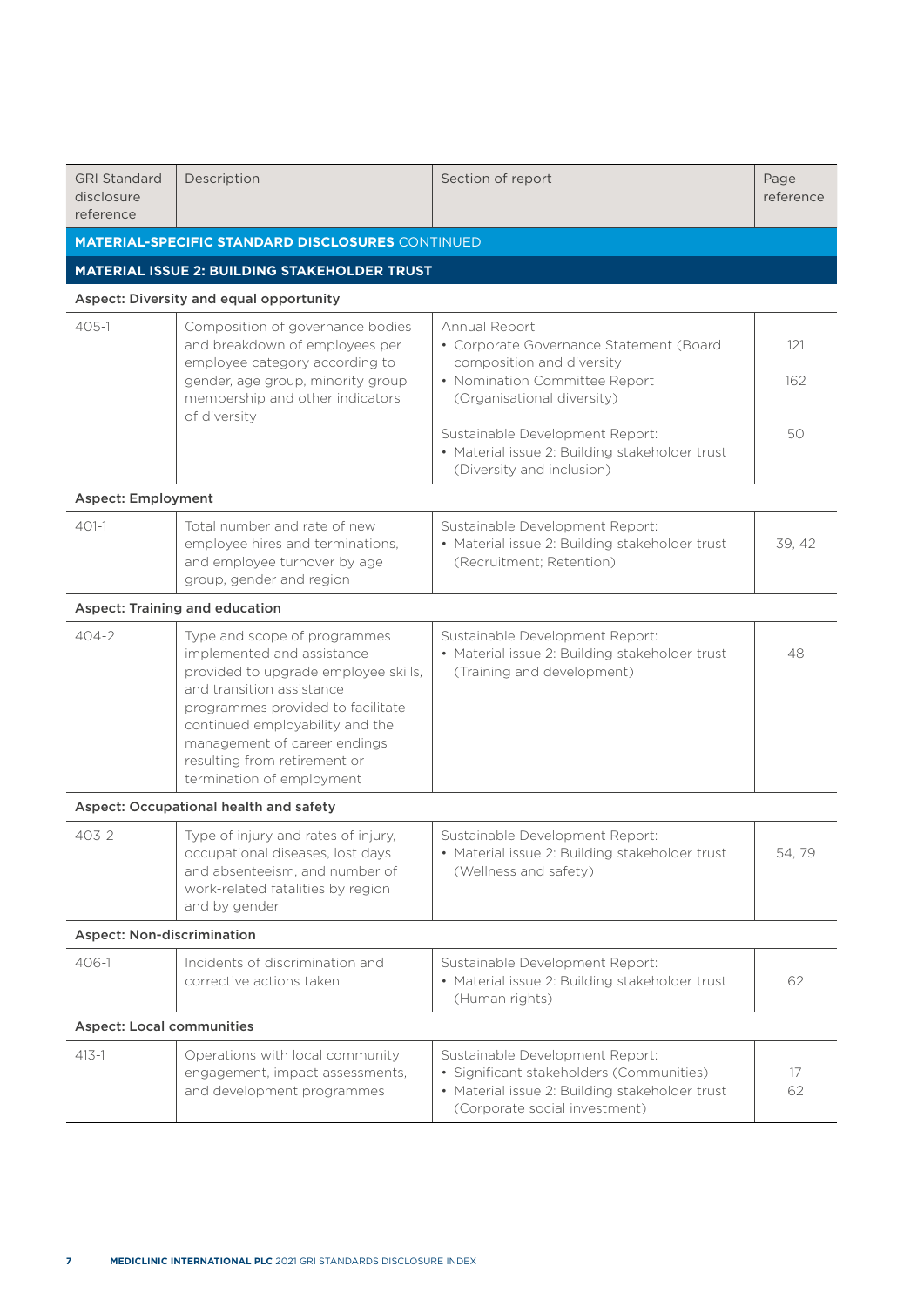| <b>GRI Standard</b><br>disclosure<br>reference | Description                                                                                                                           | Section of report                                                                                                                                   | Page<br>reference |
|------------------------------------------------|---------------------------------------------------------------------------------------------------------------------------------------|-----------------------------------------------------------------------------------------------------------------------------------------------------|-------------------|
|                                                | <b>MATERIAL-SPECIFIC STANDARD DISCLOSURES CONTINUED</b>                                                                               |                                                                                                                                                     |                   |
|                                                | MATERIAL ISSUE 3: BEING AN ETHICAL AND RESPONSIBLE CITIZEN                                                                            |                                                                                                                                                     |                   |
| <b>Aspect: Anti-corruption</b>                 |                                                                                                                                       |                                                                                                                                                     |                   |
| $205 - 3$                                      | Confirmed incidents of corruption<br>and actions taken                                                                                | Annual Report:<br>• Corporate Governance Statement<br>(Fraud and corruption)<br>• Audit and Risk Committee Report                                   | 136<br>142        |
|                                                |                                                                                                                                       | Sustainable Development Report:<br>• Material issue 3: Being an ethical and<br>responsible corporate citizen (Preventing<br>bribery and corruption) | 64                |
|                                                | Aspect: Anti-competitive behaviour                                                                                                    |                                                                                                                                                     |                   |
| 206-1                                          | Total number of legal actions<br>for anti-competitive behaviour,<br>anti-trust and monopoly practices                                 | Annual Report:<br>• Corporate Governance Statement<br>(Competition legislation)                                                                     | 136               |
|                                                | Aspect: Socio-economic compliance                                                                                                     |                                                                                                                                                     |                   |
| $419 - 1$                                      | Significant fines and non-monetary<br>sanctions for non-compliance with<br>laws and/or regulations in the social<br>and economic area | Annual Report:<br>· Sustainable development overview<br>(Preventing bribery and corruption)                                                         | 66                |
|                                                |                                                                                                                                       | Sustainable Development Report:<br>· Material issue 3: Being an ethical and<br>responsible corporate citizen (Preventing<br>bribery and corruption) | 64                |
| <b>Aspect: Customer privacy</b>                |                                                                                                                                       |                                                                                                                                                     |                   |
| $418 - 1$                                      | Substantiated complaints<br>concerning breaches of customer<br>privacy and losses of customer data                                    | Annual Report:<br>• Corporate Governance Statement:<br>(ICT governance)                                                                             | 136               |
|                                                |                                                                                                                                       | Sustainable Development Report:<br>• Material issue 3: Being an ethical and<br>responsible corporate citizen (Protecting<br>information assets)     | 66                |
|                                                | <b>OTHER SPECIFIC STANDARD DISCLOSURES</b>                                                                                            |                                                                                                                                                     |                   |
| <b>CATEGORY: ECONOMIC</b>                      |                                                                                                                                       |                                                                                                                                                     |                   |
|                                                | Aspect: Economic performance                                                                                                          |                                                                                                                                                     |                   |
| $201-1$                                        | Direct economic value generated<br>and distributed                                                                                    | Annual Report:<br>• Value added statement                                                                                                           | 42                |
| $201 - 2$                                      | Financial implications and other<br>risks and opportunities for the<br>organisation's activities due to                               | Sustainable Development Report:<br>• Material issue 1: Minimising environmental<br>impact (Climate change)                                          | 29                |

climate change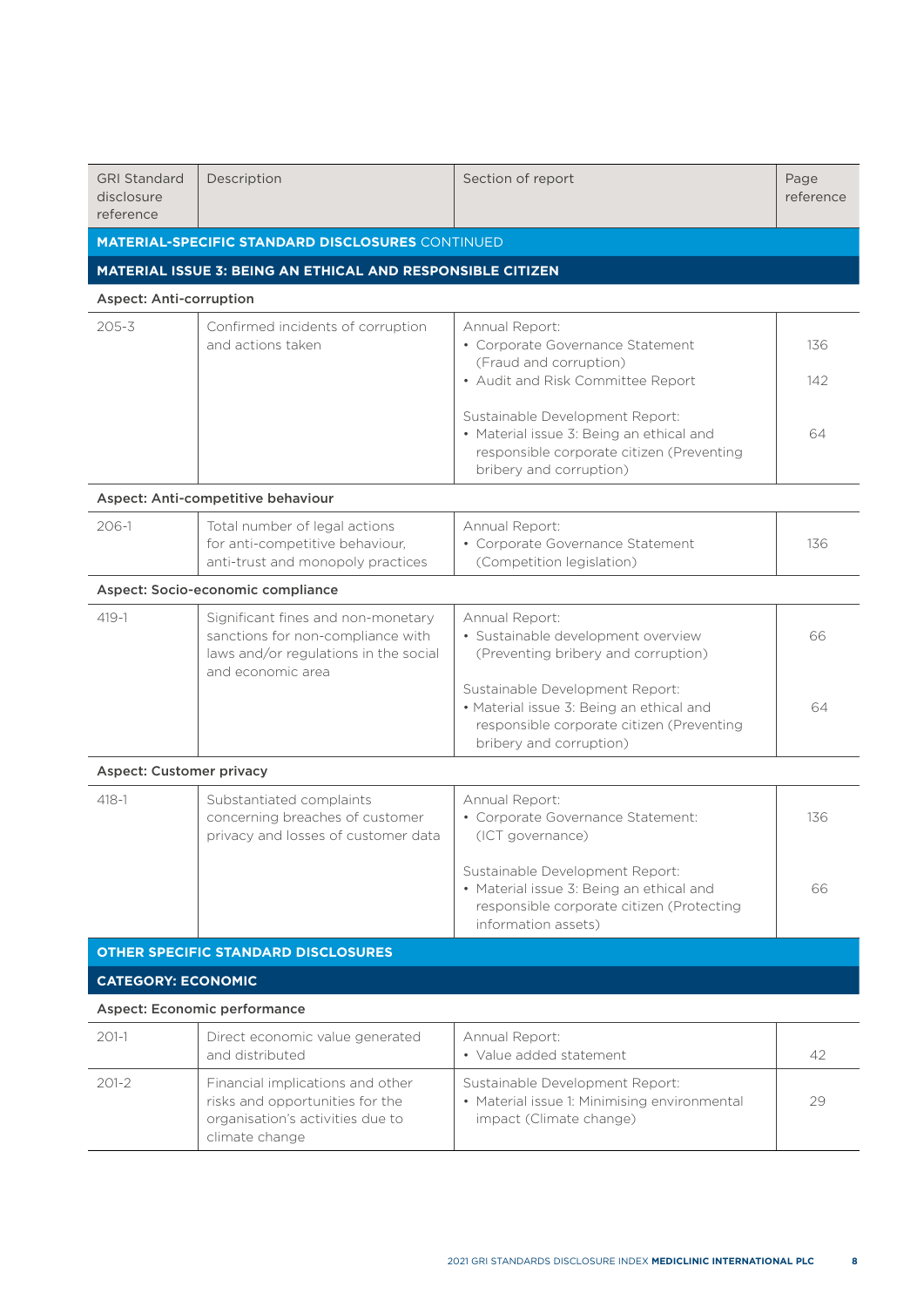| <b>GRI Standard</b><br>disclosure<br>reference | Description                                                                                                                 | Section of report                                                                                                                                                                                                | Page<br>reference              |
|------------------------------------------------|-----------------------------------------------------------------------------------------------------------------------------|------------------------------------------------------------------------------------------------------------------------------------------------------------------------------------------------------------------|--------------------------------|
|                                                | <b>OTHER SPECIFIC STANDARD DISCLOSURES CONTINUED</b>                                                                        |                                                                                                                                                                                                                  |                                |
|                                                | <b>CATEGORY: ECONOMIC CONTINUED</b>                                                                                         |                                                                                                                                                                                                                  |                                |
|                                                | Aspect: Economic performance (continued)                                                                                    |                                                                                                                                                                                                                  |                                |
| $201 - 3$                                      | Coverage of the organisation's<br>defined benefit plan obligations<br>and other retirement plans                            | Annual Report:<br>• Group Chief Financial Officer's Report<br>(Swiss pension benefit obligation)                                                                                                                 | 93                             |
|                                                |                                                                                                                             | Sustainable Development Report:<br>• Material issue 2: Building stakeholder trust<br>(Remuneration, benefits and rewards)                                                                                        | 44                             |
| $201 - 4$                                      | Financial assistance received from<br>government                                                                            | Annual Report:<br>• Notes to the consolidated financial<br>statements (Note 2.20: Revenue<br>recognition); (Note 24: Operating<br>profit/[loss] [continued])                                                     | 214, 263                       |
|                                                |                                                                                                                             | Sustainable Development Report:<br>· Significant stakeholders (Governments<br>and authorities)                                                                                                                   | 19                             |
| <b>Aspect: Market presence</b>                 |                                                                                                                             |                                                                                                                                                                                                                  |                                |
| $202 - 1$                                      | Ratios of standard entry-level wage<br>by gender compared to local<br>minimum wage at locations of<br>significant operation | Sustainable Development Report:<br>• Material issue 2: Building stakeholder trust<br>(Remuneration, benefits and rewards)                                                                                        | 43                             |
| $202 - 2$                                      | Proportion of senior management<br>hired from the local community at<br>locations of significant operation                  | Sustainable Development Report:<br>• Material issue 2: Building stakeholder trust<br>(Local hiring and global sourcing)                                                                                          | 41                             |
|                                                | Aspect: Indirect economic impacts                                                                                           |                                                                                                                                                                                                                  |                                |
| $203-1$                                        | Infrastructure investments and<br>services supported                                                                        | Annual Report<br>• Chair's Review<br>• Investment case<br>• Group Chief Financial Officer's Report<br>(Divisional results)                                                                                       | $\overline{4}$<br>10<br>88, 94 |
|                                                |                                                                                                                             | Sustainable Development Report:<br>· Significant stakeholders (Communities)<br>• Material issue 3: Being an ethical and<br>responsible corporate citizen (Maintaining<br>high-quality healthcare infrastructure) | 17<br>65                       |
| $203 - 2$                                      | Significant indirect economic<br>impacts, including the extent of<br>impacts                                                | Sustainable Development Report:<br>• Material issue 2: Building stakeholder trust<br>(Training and development; Corporate social<br>investment)                                                                  | 48,62                          |
|                                                | <b>Aspect: Procurement practices</b>                                                                                        |                                                                                                                                                                                                                  |                                |
| $204-1$                                        | Proportion of spending on local<br>suppliers at significant locations of<br>operation                                       | Sustainable Development Report:<br>• Material issue 2: Building stakeholder trust<br>(Optimised supply chain)                                                                                                    | 57                             |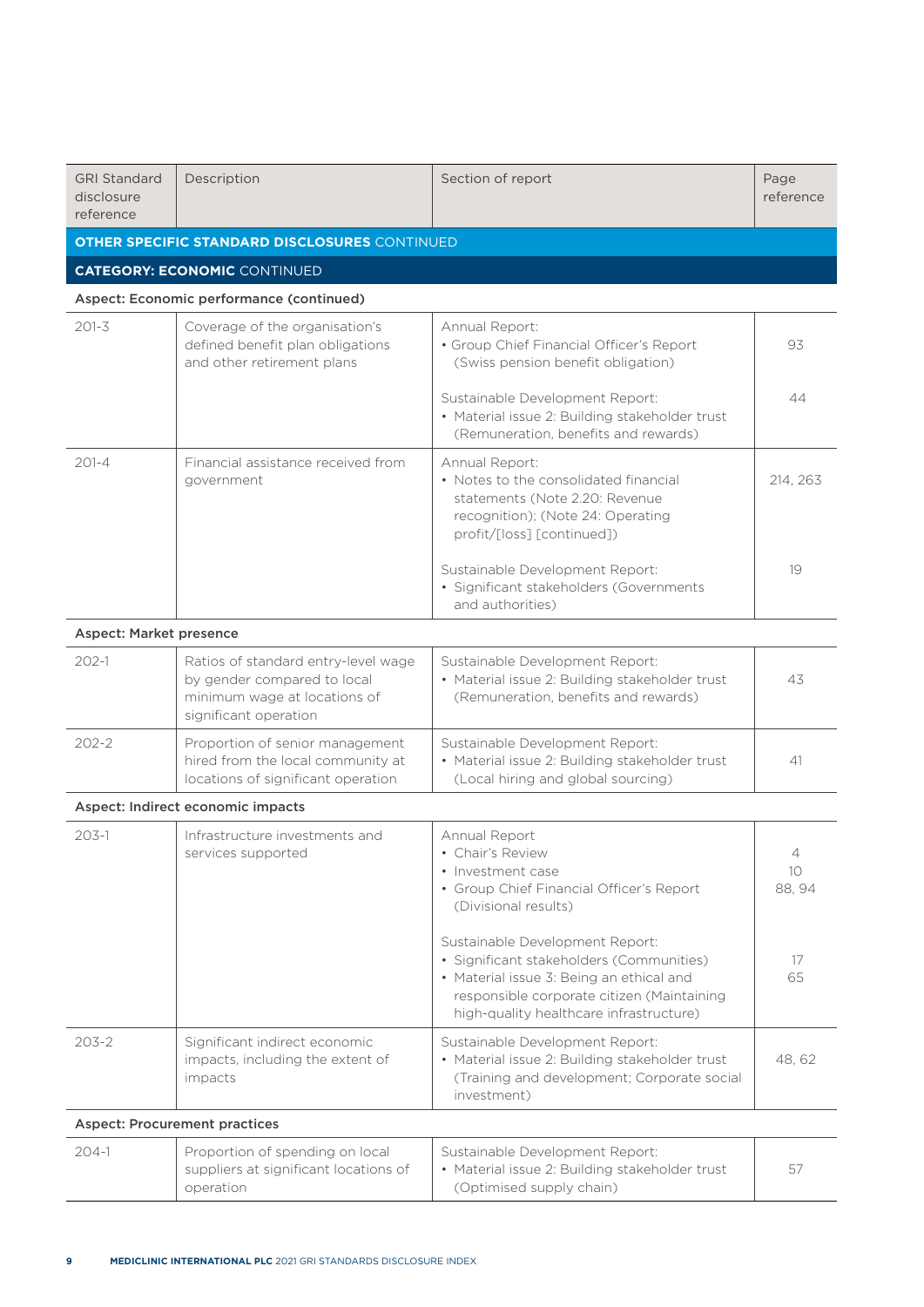| <b>GRI Standard</b><br>disclosure<br>reference | Description                                                                                                                                                                                                                                                                                                                                                                                             | Section of report                                                                                                                                                                  | Page<br>reference |
|------------------------------------------------|---------------------------------------------------------------------------------------------------------------------------------------------------------------------------------------------------------------------------------------------------------------------------------------------------------------------------------------------------------------------------------------------------------|------------------------------------------------------------------------------------------------------------------------------------------------------------------------------------|-------------------|
|                                                | <b>OTHER SPECIFIC STANDARD DISCLOSURES CONTINUED</b>                                                                                                                                                                                                                                                                                                                                                    |                                                                                                                                                                                    |                   |
|                                                | <b>CATEGORY: ENVIRONMENTAL</b>                                                                                                                                                                                                                                                                                                                                                                          |                                                                                                                                                                                    |                   |
| <b>Aspect: Materials</b>                       |                                                                                                                                                                                                                                                                                                                                                                                                         |                                                                                                                                                                                    |                   |
| $301-1$<br>$301 - 2$                           | Materials used by weight or volume;<br>Recycled input materials used                                                                                                                                                                                                                                                                                                                                    | Not reported                                                                                                                                                                       |                   |
| Aspect: Energy                                 |                                                                                                                                                                                                                                                                                                                                                                                                         |                                                                                                                                                                                    |                   |
| $302 - 2$<br>$302 - 5$                         | Energy consumption outside the<br>organisation; Reductions in energy<br>requirements of products and<br>services                                                                                                                                                                                                                                                                                        | Annual report:<br>· Sustainable development overview<br>(Energy usage)<br>Sustainable Development Report:<br>• Material issue 1: Minimising environmental<br>impact (Energy usage) | 57<br>28.73       |
| <b>Aspect: Biodiversity</b>                    |                                                                                                                                                                                                                                                                                                                                                                                                         |                                                                                                                                                                                    |                   |
| $304-1$<br>$304 - 2$<br>$304 - 3$<br>304-4     | Operational sites owned, leased,<br>managed in, or adjacent to,<br>protected areas and areas of high<br>biodiversity value outside protected<br>areas; Significant impacts of<br>activities, products and services on<br>biodiversity; Habitats protected or<br>restored; Number of IUCN Red List<br>species and national conservation<br>list species with habitats in areas<br>affected by operations | Sustainable Development Report<br>• Material issue 1: Minimising environmental<br>impact: (Protecting biodiversity)                                                                | 29                |
| <b>Aspect: Materials</b>                       |                                                                                                                                                                                                                                                                                                                                                                                                         |                                                                                                                                                                                    |                   |
| $301 - 3$                                      | Percentage of products sold and<br>their packaging materials reclaimed                                                                                                                                                                                                                                                                                                                                  | Not applicable                                                                                                                                                                     |                   |
|                                                | Aspect: Supplier environmental assessment                                                                                                                                                                                                                                                                                                                                                               |                                                                                                                                                                                    |                   |
| 308-1<br>308-2                                 | New suppliers that were screened<br>using environmental criteria;<br>Negative environmental impacts in<br>the supply chain and actions taken                                                                                                                                                                                                                                                            | Sustainable Development Report:<br>• Material issue 2: Building stakeholder trust<br>(Optimised supply chain)                                                                      | 57                |
|                                                | <b>CATEGORY: SOCIAL (LABOUR PRACTICES AND DECENT WORK)</b>                                                                                                                                                                                                                                                                                                                                              |                                                                                                                                                                                    |                   |
| <b>Aspect: Employment</b>                      |                                                                                                                                                                                                                                                                                                                                                                                                         |                                                                                                                                                                                    |                   |
| $401-2$                                        | Benefits provided to full-time<br>employees that are not provided to<br>temporary or part-time employees,<br>by major operations                                                                                                                                                                                                                                                                        | Sustainable Development Report:<br>• Material issue 2: Building stakeholder trust<br>(Remuneration, benefits and rewards)                                                          | 43                |
| $401 - 3$                                      | Return to work retention rates after<br>parental leave                                                                                                                                                                                                                                                                                                                                                  | Sustainable Development Report:<br>• Material issue 2: Building stakeholder trust<br>(Recruitment; Retention)                                                                      | 39, 42            |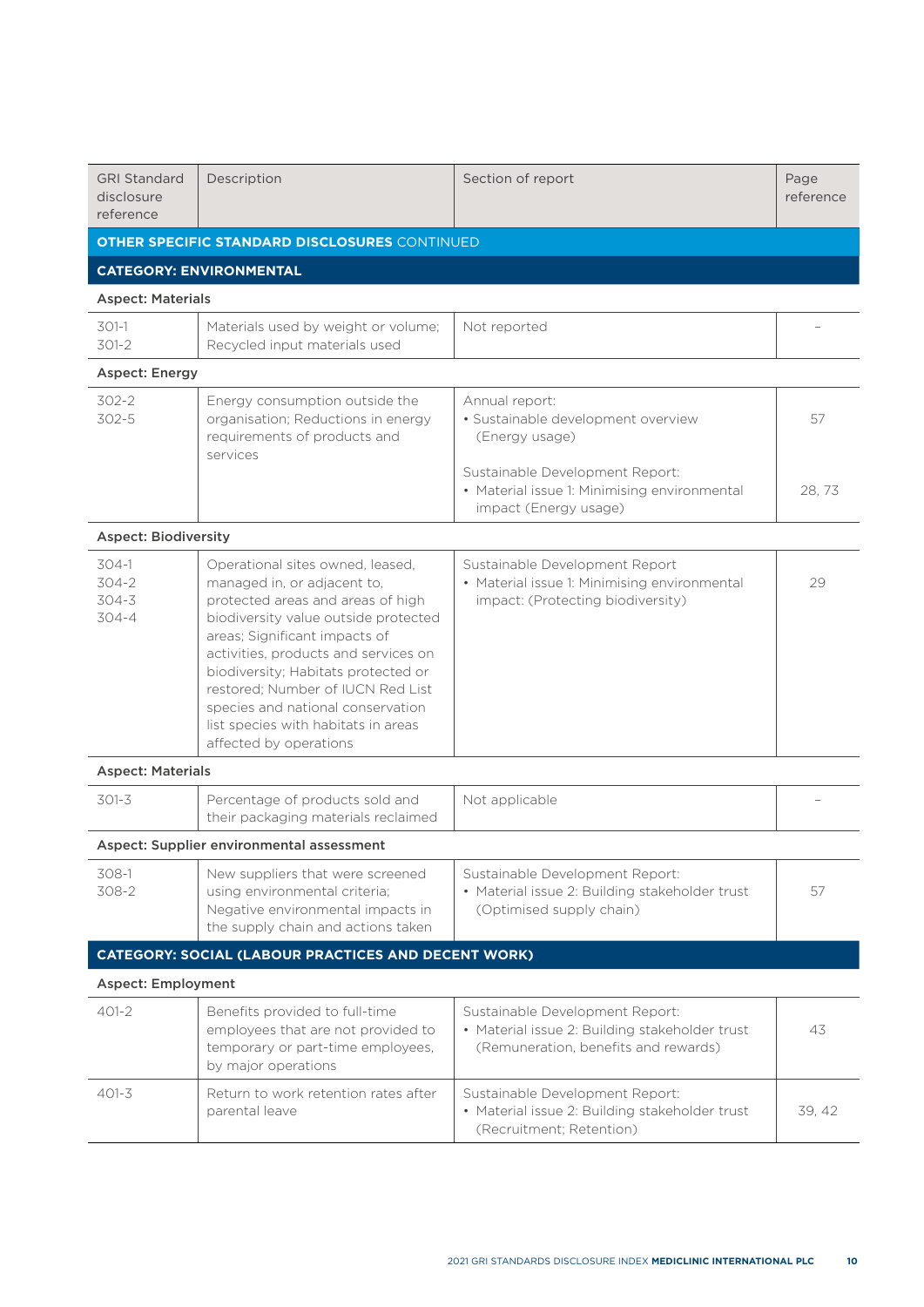| <b>GRI Standard</b><br>disclosure<br>reference           | Description                                                                                                                                                                                                                                                       | Section of report                                                                                               | Page<br>reference |
|----------------------------------------------------------|-------------------------------------------------------------------------------------------------------------------------------------------------------------------------------------------------------------------------------------------------------------------|-----------------------------------------------------------------------------------------------------------------|-------------------|
|                                                          | <b>OTHER SPECIFIC STANDARD DISCLOSURES CONTINUED</b>                                                                                                                                                                                                              |                                                                                                                 |                   |
|                                                          | <b>CATEGORY: SOCIAL (LABOUR PRACTICES AND DECENT WORK)</b> CONTINUED                                                                                                                                                                                              |                                                                                                                 |                   |
|                                                          | Aspect: Labour/management relations                                                                                                                                                                                                                               |                                                                                                                 |                   |
| $402 - 1$                                                | Minimum notice period(s) regarding<br>operational changes                                                                                                                                                                                                         | Sustainable Development Report:<br>• Material issue 2: Building stakeholder trust<br>(Labour relations)         | 49                |
|                                                          | Aspect: Occupational health and safety                                                                                                                                                                                                                            |                                                                                                                 |                   |
| 403-1<br>$403 - 3$<br>$403 - 4$                          | Workers' presentation in formal joint<br>management-worker health and<br>safety committees; Workers with<br>high incidence or high risk of<br>diseases related to their occupation;<br>Health and safety topics covered in<br>formal agreements with trade unions | Sustainable Development Report:<br>• Material issue 2: Building stakeholder trust<br>(Wellness and safety)      | 54.79             |
|                                                          | Aspect: Training and education                                                                                                                                                                                                                                    |                                                                                                                 |                   |
| $404-1$<br>$404 - 3$                                     | Average hours of training per<br>year per employee; Percentage of<br>employees receiving regular<br>performance and career<br>development reviews                                                                                                                 | Sustainable Development Report:<br>• Material issue 2: Building stakeholder trust<br>(Training and development) | 48                |
|                                                          | Aspect: Diversity and equal opportunity                                                                                                                                                                                                                           |                                                                                                                 |                   |
| $405 - 2$                                                | Ratio of basic salary and<br>remuneration of men to women<br>by employee category                                                                                                                                                                                 | Not reported                                                                                                    |                   |
| Aspect: Freedom of association and collective bargaining |                                                                                                                                                                                                                                                                   |                                                                                                                 |                   |
| $407-1$                                                  | Operations and suppliers in which<br>the right to exercise freedom of<br>association and collective bargaining<br>may be at risk                                                                                                                                  | Sustainable Development Report:<br>• Material issue 2: Building stakeholder trust<br>(Labour relations)         | 49                |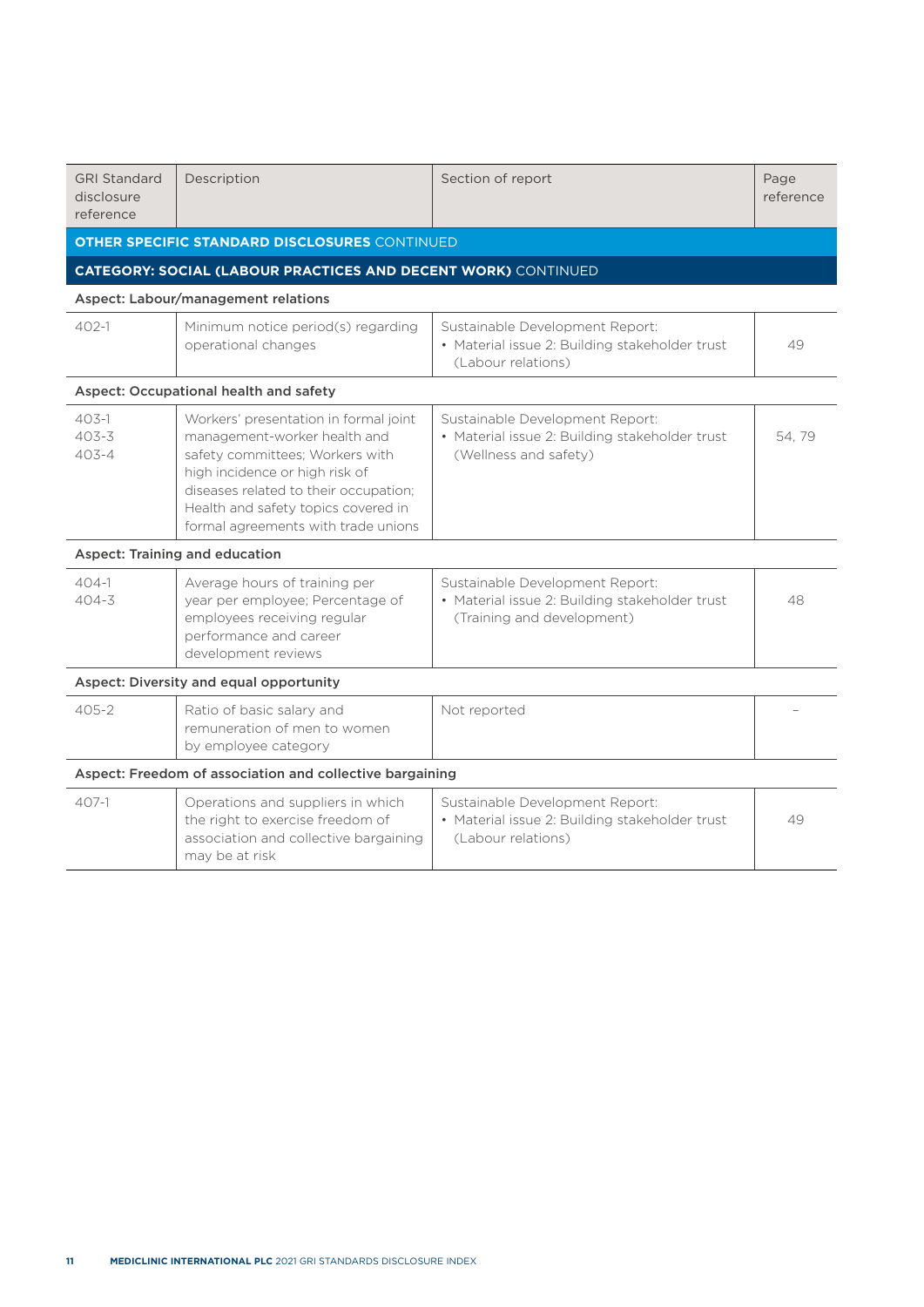| <b>GRI Standard</b><br>disclosure<br>reference | Description                                                                                                                                                                               | Section of report                                                                                                                                                                | Page<br>reference |
|------------------------------------------------|-------------------------------------------------------------------------------------------------------------------------------------------------------------------------------------------|----------------------------------------------------------------------------------------------------------------------------------------------------------------------------------|-------------------|
|                                                | <b>OTHER SPECIFIC STANDARD DISCLOSURES CONTINUED</b>                                                                                                                                      |                                                                                                                                                                                  |                   |
|                                                | <b>CATEGORY: SOCIAL (HUMAN RIGHTS)</b>                                                                                                                                                    |                                                                                                                                                                                  |                   |
| <b>Aspect: Investment</b>                      |                                                                                                                                                                                           |                                                                                                                                                                                  |                   |
| $412 - 3$                                      | Total number and percentage of<br>significant investment agreements<br>and contracts that include human<br>rights clauses or that have<br>undergone human rights screening                | Not reported                                                                                                                                                                     |                   |
| $412 - 2$                                      | Total hours of employee training on<br>policies and procedures concerning<br>aspects of human rights that are<br>relevant to operations, including the<br>percentage of employees trained | Not reported                                                                                                                                                                     |                   |
|                                                | Aspect: Child labour and forced/compulsory labour                                                                                                                                         |                                                                                                                                                                                  |                   |
| $408-1$<br>409-1                               | Operations and suppliers at<br>significant risk for incidents of child<br>labour; Operations and suppliers at<br>significant risk for incidents of<br>forced or compulsory labour         | Sustainable Development Report:<br>• Material issue 2: Building stakeholder trust<br>(Human rights)<br>• Material issue 3: Being an ethical and<br>responsible corporate citizen | 62<br>63          |
|                                                |                                                                                                                                                                                           | Website:<br>• Modern Slavery and Human Trafficking<br>Statement                                                                                                                  |                   |
| <b>Aspect: Security practices</b>              |                                                                                                                                                                                           |                                                                                                                                                                                  |                   |
| $410 - 1$                                      | Security personnel trained in human<br>rights policies or procedures                                                                                                                      | Not applicable                                                                                                                                                                   |                   |
|                                                | Aspect: Rights of indigenous people                                                                                                                                                       |                                                                                                                                                                                  |                   |
| $411 - 1$                                      | Incidents of violations involving<br>rights of indigenous people                                                                                                                          | Sustainable Development Report:<br>• Material issue 2: Building stakeholder trust<br>(Human rights)                                                                              | 62                |
| Aspect: Human rights assessment                |                                                                                                                                                                                           |                                                                                                                                                                                  |                   |
| $412 - 1$<br>$412 - 2$                         | Operations that have been subject<br>to human rights reviews or impact<br>assessments; Employee training on<br>human rights policies or procedures                                        | Sustainable Development Report:<br>• Material issue 2: Building stakeholder trust<br>(Human rights)<br>Website:<br>• Modern Slavery and Human Trafficking<br>Statement           | 62                |
|                                                |                                                                                                                                                                                           |                                                                                                                                                                                  |                   |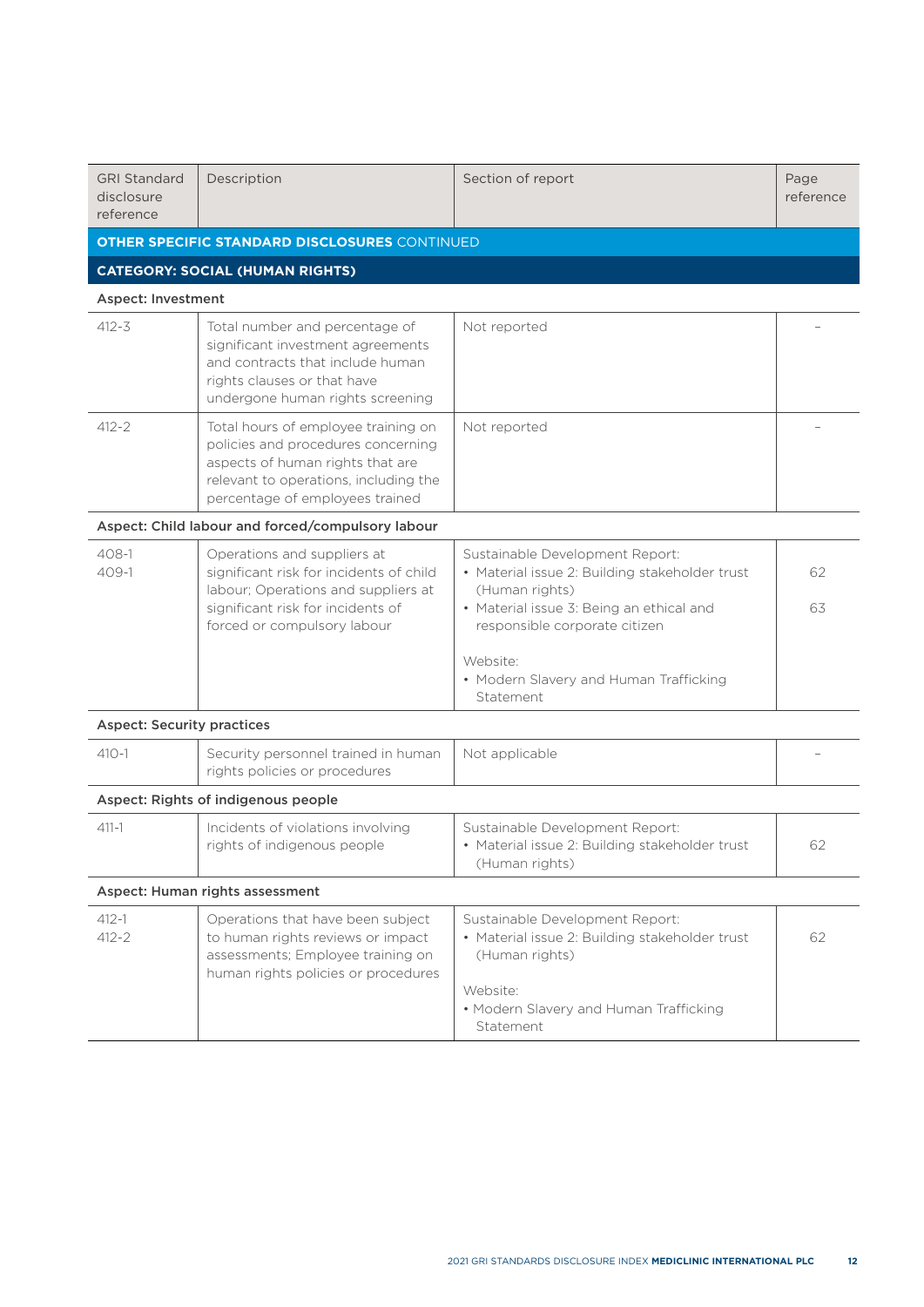| <b>GRI Standard</b><br>disclosure<br>reference | Description                                                                                                                           | Section of report                                                                                                                                                                                        | Page<br>reference |  |
|------------------------------------------------|---------------------------------------------------------------------------------------------------------------------------------------|----------------------------------------------------------------------------------------------------------------------------------------------------------------------------------------------------------|-------------------|--|
|                                                | <b>OTHER SPECIFIC STANDARD DISCLOSURES CONTINUED</b>                                                                                  |                                                                                                                                                                                                          |                   |  |
|                                                | <b>CATEGORY: SOCIAL (SOCIETY)</b>                                                                                                     |                                                                                                                                                                                                          |                   |  |
| <b>Aspect: Local communities</b>               |                                                                                                                                       |                                                                                                                                                                                                          |                   |  |
| $413 - 2$                                      | Operations with significant potential<br>or actual negative impact on local<br>communities                                            | Not applicable                                                                                                                                                                                           |                   |  |
| <b>Aspect: Anti-corruption</b>                 |                                                                                                                                       |                                                                                                                                                                                                          |                   |  |
| $205-1$<br>$205 - 2$                           | Operations assessed for risks related<br>to corruption; Communication and<br>training about anti-corruption<br>policies               | Annual Report:<br>• Corporate Governance Statement<br>(Fraud and corruption)<br>Sustainable Development Report:<br>• Material issue 3: Being an ethical and<br>responsible corporate citizen (Preventing | 136<br>64         |  |
|                                                |                                                                                                                                       | bribery and corruption)                                                                                                                                                                                  |                   |  |
| <b>Aspect: Public policy</b>                   |                                                                                                                                       |                                                                                                                                                                                                          |                   |  |
| $415 - 1$                                      | Political contributions                                                                                                               | Annual Report:<br>• Corporate Governance Statement<br>(Political donations)                                                                                                                              | 139               |  |
|                                                |                                                                                                                                       | Sustainable Development Report:<br>· Significant stakeholders (Governments<br>and authorities)                                                                                                           | 19                |  |
| Aspect: Supplier social assessment             |                                                                                                                                       |                                                                                                                                                                                                          |                   |  |
| $414 - 1$                                      | Percentage of new suppliers<br>screened using social criteria                                                                         | Not reported                                                                                                                                                                                             |                   |  |
| $414 - 2$                                      | Negative social impacts in the<br>supply chain and actions taken                                                                      | Website:<br>• Modern Slavery and Human Trafficking<br>Statement                                                                                                                                          |                   |  |
| Aspect: Socio-economic compliance              |                                                                                                                                       |                                                                                                                                                                                                          |                   |  |
| $419 - 1$                                      | Significant fines and non-monetary<br>sanctions for non-compliance with<br>laws and/or regulations in the social<br>and economic area | Annual Report:<br>• Corporate Governance Statement<br>(Ethics and compliance)<br>• Audit and Risk Committee Report<br>(Governance, compliance and ethical<br>conduct)                                    | 135<br>151        |  |
|                                                |                                                                                                                                       | Sustainable Development Report<br>• Material issue 3: Being an ethical and<br>responsible corporate citizen (Preventing<br>bribery and corruption)                                                       | 64                |  |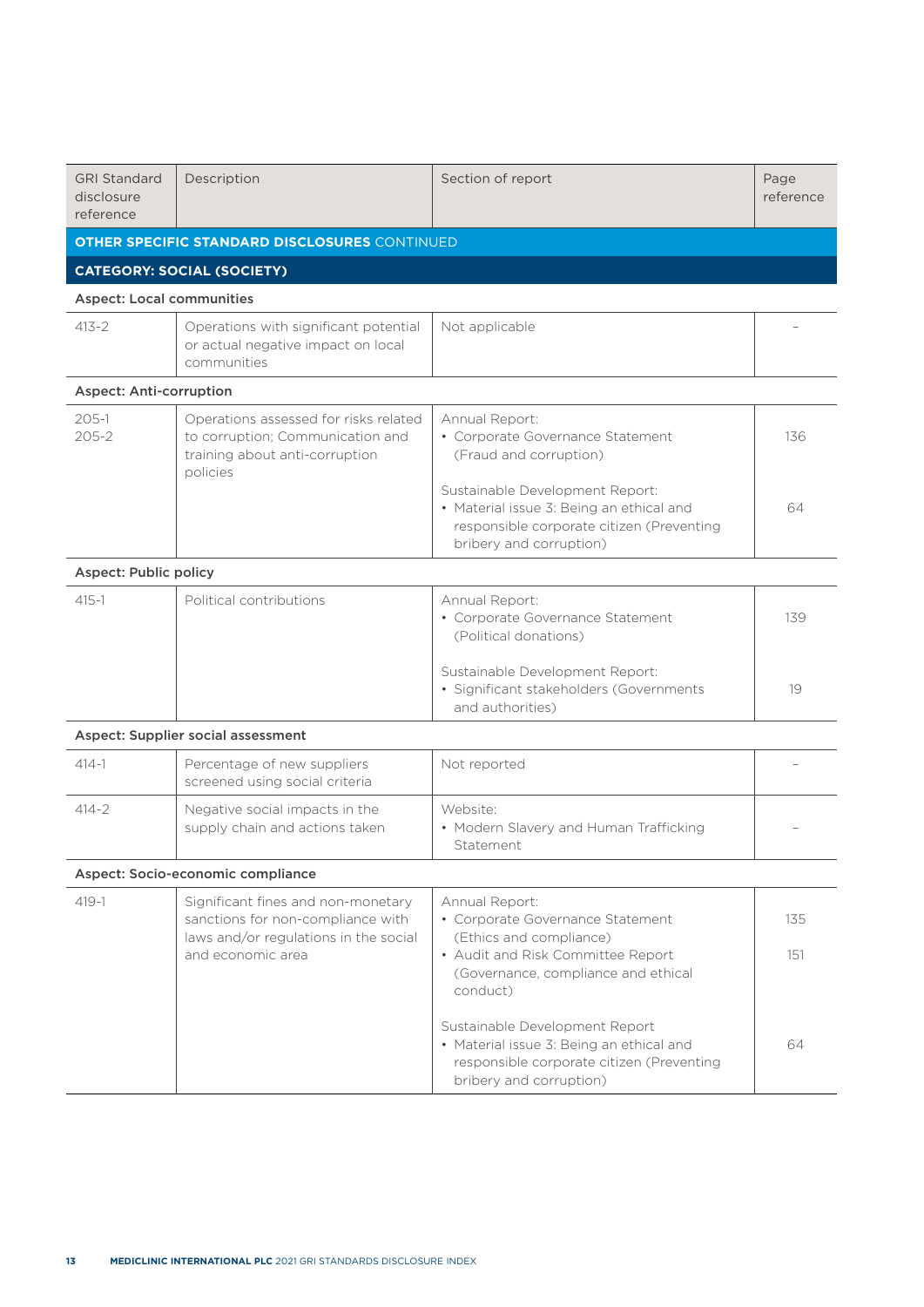| <b>GRI Standard</b><br>disclosure<br>reference       | Description                                                                                                                                                                                                                         | Section of report                                                                                                                                                     | Page<br>reference |  |  |
|------------------------------------------------------|-------------------------------------------------------------------------------------------------------------------------------------------------------------------------------------------------------------------------------------|-----------------------------------------------------------------------------------------------------------------------------------------------------------------------|-------------------|--|--|
| <b>OTHER SPECIFIC STANDARD DISCLOSURES CONTINUED</b> |                                                                                                                                                                                                                                     |                                                                                                                                                                       |                   |  |  |
| <b>CATEGORY: SOCIAL (PRODUCT RESPONSIBILITY)</b>     |                                                                                                                                                                                                                                     |                                                                                                                                                                       |                   |  |  |
| Aspect: Customer health and safety                   |                                                                                                                                                                                                                                     |                                                                                                                                                                       |                   |  |  |
| $416 - 1$                                            | Assessment of the health and safety<br>impacts of product and service<br>categories                                                                                                                                                 | Annual Report:<br>• Clinical services overview<br>Website:<br>• Clinical Services Report<br>(Assurance)                                                               | 68<br>61          |  |  |
| $416 - 2$                                            | Incidents of non-compliance<br>concerning health and safety<br>impacts of products and services                                                                                                                                     | Annual Report:<br>• Corporate Governance Statement<br>(Ethics and compliance)<br>• Audit and Risk Committee Report<br>(Governance, compliance and ethical<br>conduct) | 135<br>151        |  |  |
| Aspect: Marketing and labelling                      |                                                                                                                                                                                                                                     |                                                                                                                                                                       |                   |  |  |
| $417 - 1$<br>$417 - 2$<br>$417 - 3$                  | Requirements for product and<br>service information and labelling;<br>Incidents of non-compliance<br>concerning product service<br>information and labelling; Incidents<br>of non-compliance concerning<br>marketing communications | Sustainable Development Report:<br>• Material issue 3: Being an ethical and<br>responsible corporate citizen (Governance<br>of advertising)                           | 65                |  |  |